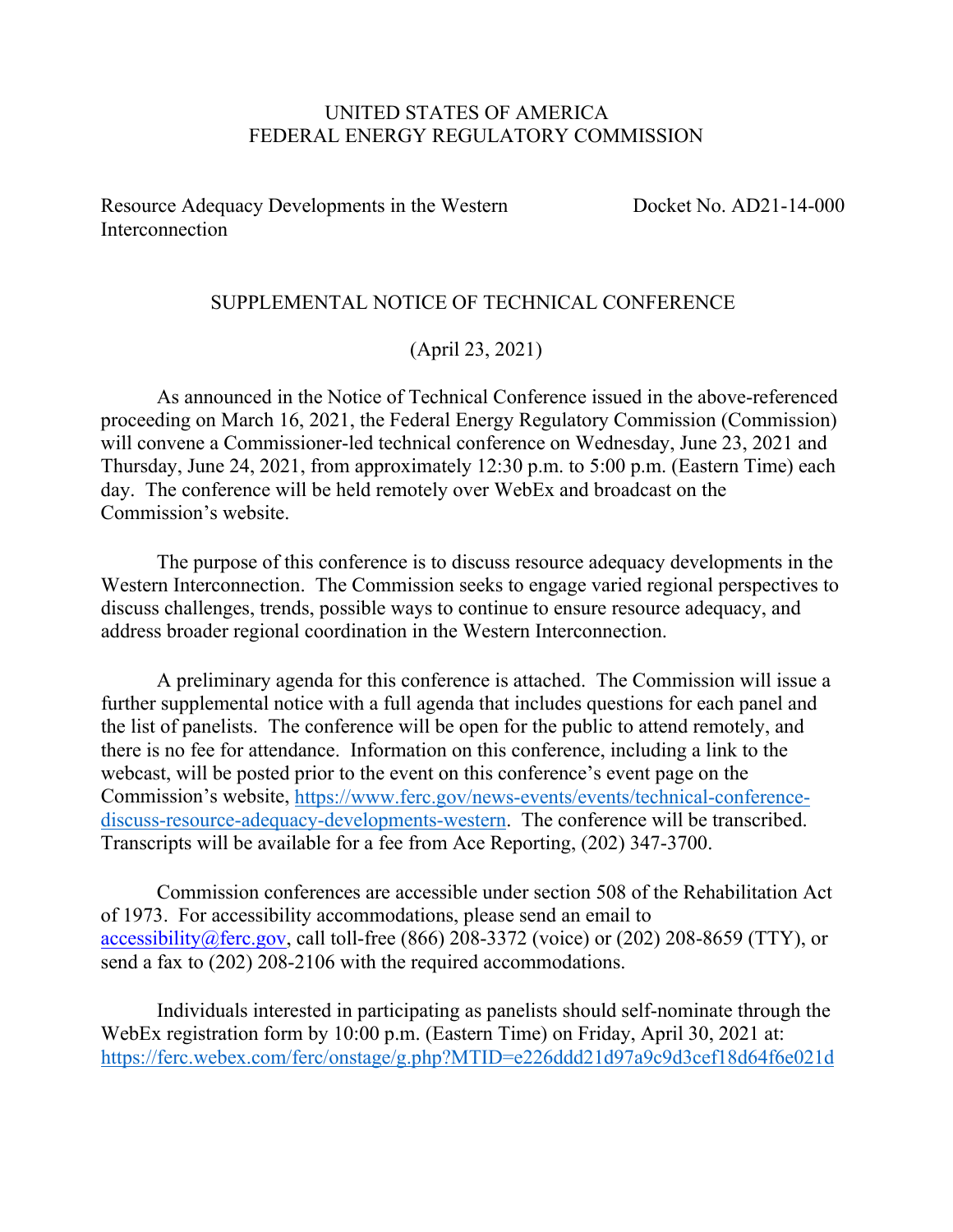For more information about this technical conference, please contact Navin Shekar at [navin.shekar@ferc.gov](mailto:navin.shekar@ferc.gov) or (202) 502-6297. For information related to logistics, please contact Colin Beckman at [colin.beckman@ferc.gov](mailto:colin.beckman@ferc.gov) or (202) 502-8049, and Sarah McKinley at [sarah.mckinley@ferc.gov](mailto:sarah.mckinley@ferc.gov) or (202) 502-8368.

> Kimberly D. Bose, Secretary.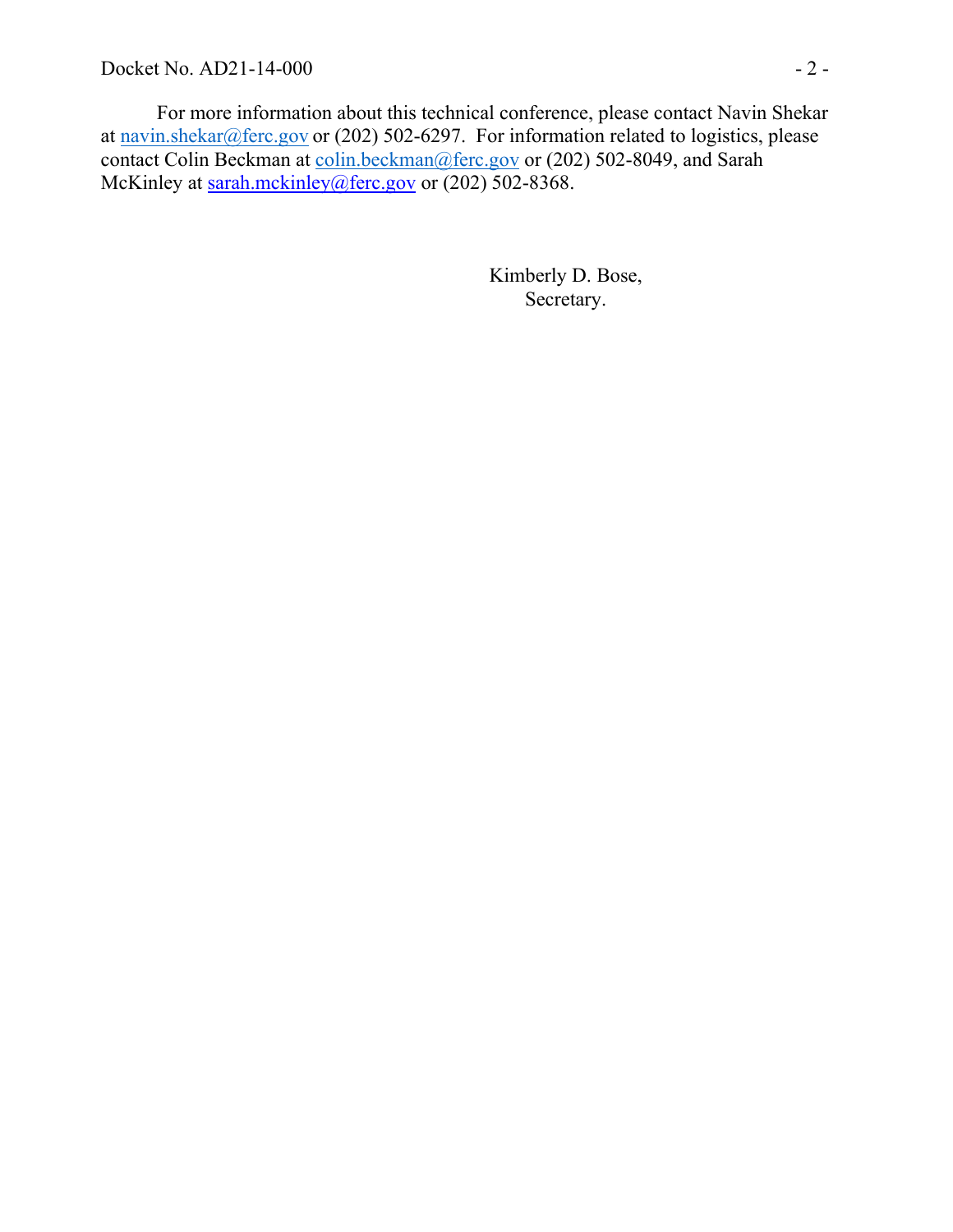### **Technical Conference on Resource Adequacy Developments in the Western Interconnection**

**Docket No. AD21-14-000 June 23 and June 24, 2021**

**Agenda**

**Wednesday, June 23, 2021**

### **12:30 pm – 12:45 pm: Welcome and Opening Remarks from the Chairman and Commissioners**

### **12:45 pm – 2:15 pm: Panel 1: Resource Adequacy Frameworks**

Panelists will provide an overview of resource adequacy paradigms in the Western Interconnection to help establish a common understanding and context for the subsequent panels. The panel will highlight similarities and differences in resource adequacy frameworks across the western regions, including the different types of utility integrated resource planning, as well as coordinated or regional resource adequacy frameworks such as those established by the California Public Utilities Commission or under development by the Northwest Power Pool. The panel will also discuss the role of state utility commissions in resource adequacy in the West. Panelists will discuss: (1) their respective resource adequacy responsibilities and regulatory frameworks; (2) planning models and standards used to evaluate their resource needs; (3) mechanisms used to procure adequate resources; and (4) the coordination and cooperation required to successfully meet their goals, including interactions with state commissions and/or other existing resource adequacy frameworks.

*Panelists: To be announced*

**2:15 pm – 2:30 pm: Break**

## **2:30 pm – 4:30 pm: Panel 2: Trends and Regional Challenges in Resource Adequacy**

Panelists will provide perspectives on evolving trends in the supply of—and demand for electricity in the Western Interconnection, and anticipated challenges in meeting resource adequacy needs in light of these changes. The objective of this panel is to gain insight into resource adequacy needs and challenges from both: (1) a regional perspective, covering the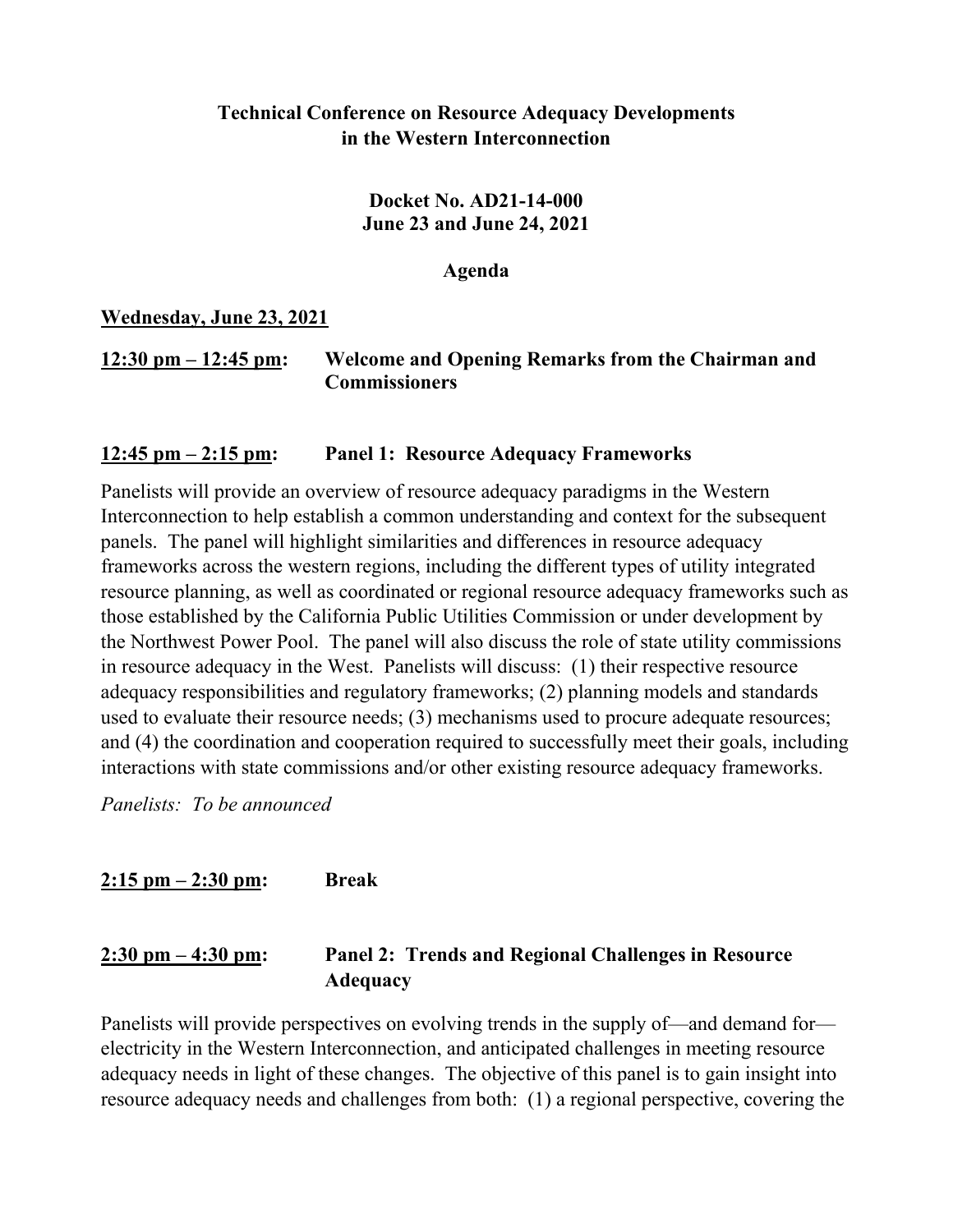Northwest, Desert Southwest, Rocky Mountain, and California regions; and (2) a participant perspective, from the different types of relevant resource adequacy planning entities (e.g., investor-owned utilities, public power utilities/districts, regional planning organizations, and state commissions). Panelists will discuss the physical (e.g., generation mix changes and the impact of energy storage resources, fuel supply security, climate change, and extreme weather events on the grid), technical (e.g., resource adequacy methodologies and standards), and regulatory aspects of those trends and challenges.

*Panelists: To be announced*

# **Thursday, June 24, 2021**

# **12:30 pm – 2:30 pm: Panel 3: Solutions and Pathways to Addressing Shared Resource Adequacy Needs**

Panelists will explore how existing, planned, and potential new approaches can be used to satisfy evolving and shared resource adequacy needs. Panelists will present views on how resource adequacy planning entities and each Western region plan to address resource adequacy challenges, such as those arising from transmission constraints, weather/heat events, and generation retirements. This panel will also discuss how existing resource adequacy processes could evolve to ensure continued resource adequacy, including potential changes to procurement, coordination, and the methods used to assess resource adequacy (such as improved or standardized metrics, targets, and capacity valuations). Additionally, panelists will highlight regional initiatives that are being used to plan for and ensure adequate supply, including during transition periods to and from high net demand. Stakeholder perspectives on opportunities to further harmonize resource adequacy approaches, including discussing how potential approaches might interact with existing state and utility planning processes and policies, will be explored.

*Panelists: To be announced*

**2:30 pm – 2:45 pm: Break**

## **2:45 pm – 4:45 pm: Panel 4: Closing Roundtable Discussion: Regional Coordination Within the Western Interconnection**

The conference will conclude with a roundtable discussion highlighting the mutual interdependence in the Western Interconnection on electricity issues and discussing potential paths to improved regional coordination among entities to address Western needs. Building on the earlier panel discussions, panelists will describe how Western electricity issues could be addressed through transmission planning, resource sharing, and/or exports